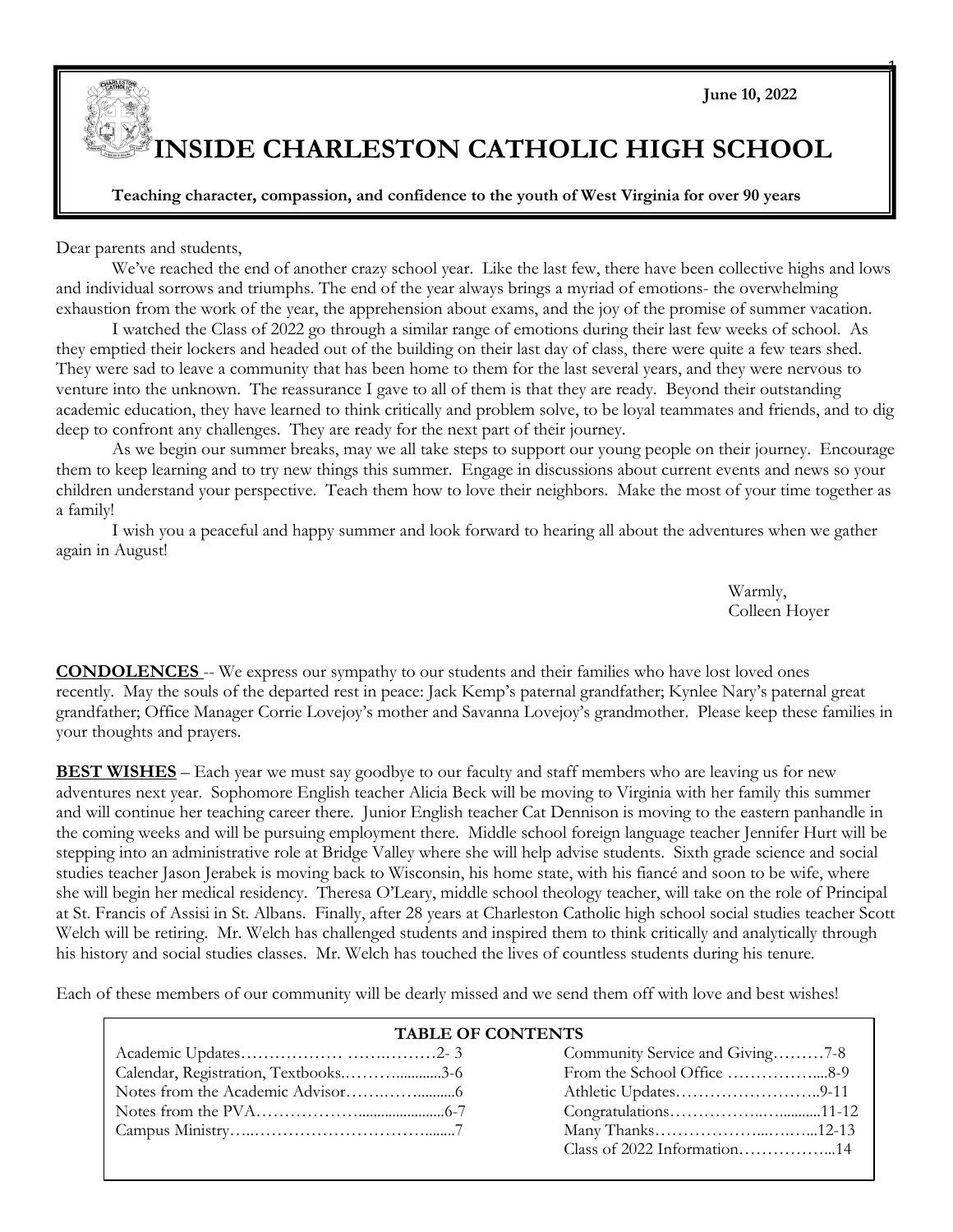## **ACADEMIC UPDATES**

**FINAL REPORT CARDS** – were mailed today, Friday, June 10. Spend some time talking with your children about their successes this year. Talk with them over the summer about how they can set short- and long-term goals for the next school year. Please note that middle school report cards include a year-end GPA, which averages the two semesters this year. This is not a cumulative GPA! Keep in mind that **second semester grades determine a student's extracurricular eligibility for fall and winter activities (an unweighted 2.0 is required).**

**MAP GROWTH TEST RESULTS --** Enclosed with report cards, you will find scores from the Spring MAP tests for sixth through tenth grades. The Family Report provides details on each student's national percentile and RIT score. This report may also include growth details to show how your child's learning changed from the fall, to winter, to spring. If you have questions about your child's MAP scores, please contact Meredith Aubel at [meredith.aubel@charlestoncatholic@charlestoncatholic-crw.org.](mailto:meredith.aubel@charlestoncatholic@charlestoncatholic-crw.org)

**SCHEDULING CLASSES** – We are in the midst of determining class offerings and developing schedules for next year. The task will take significant effort and will not be complete until the August registration days. The multi-stage process involves analyzing students' and parents' requests in addition to other pieces of the puzzle: standardized test scores; grades; teacher recommendations including information about each student's work ethic; class offerings; and so on. Please keep in mind that **if a student needs a tutor in any class or does not enjoy a particular subject, aspiring to Advanced Placement or advanced honors courses is a misplaced concentration of effort. Success in advanced honors/Advanced Placement courses in any subject is predicated on the understanding that the students enjoy the subject matter, enjoy putting forth the extra effort, and have a natural affinity for these courses. Remember that all CCHS courses are taught at the college preparatory level at the very least.** It is far better for a student to be successful, productive, and happy in honors and college preparatory courses than to struggle with limited success in advanced honors or Advanced Placement courses.



**SEVENTH GRADE MATH PLACEMENT** – Students' first differentiated academic experience occurs in seventh grade. Seventh graders study either Pre-Algebra or Algebra ½. The courses differ in pace, level of abstract versus concrete thinking required, and depth of material covered. Seventh graders enrolled in Algebra ½ are essentially skipping a math course. Students in this class must have exceptional math skills, expect and be capable of a big intellectual leap and extra work, and be committed to put forth extra effort. Faculty and staff work hard to ensure that all students are appropriately placed during their years at Charleston Catholic. Students are placed in 7<sup>th</sup> grade math courses based on **their 6th grade math class achievement, 6th grade MAP Growth scores, placement test results, teacher recommendations, and work ethic.** Students demonstrating appropriate ability and achievement in 6<sup>th</sup> grade math and in the measures listed above, as well as an advanced level of abstract thinking, are the only students who will be placed in Algebra ½ in the 7th grade**.**

**SCIENCE DEPARTMENT INSTAGRAM** -- Please follow the science department this summer on the department's instagram, cchs.science. There will be department updates and local science activities posted throughout the summer. Have a great summer!

**CALCULATORS FOR ALGEBRA II**- All incoming Algebra II students will need to have a graphing calculator for class next year. Please see the form attached to this email. More information will be provided at registration.

**E- READERS** --The English department will continue its e-reader program for students in grades 9-12. Students will be permitted to use e-readers in **English classes only** for required novels during the year. Students who wish to use ereaders must supply their own devices, but they may NOT use phones. *The device must be charged for use in class and the book*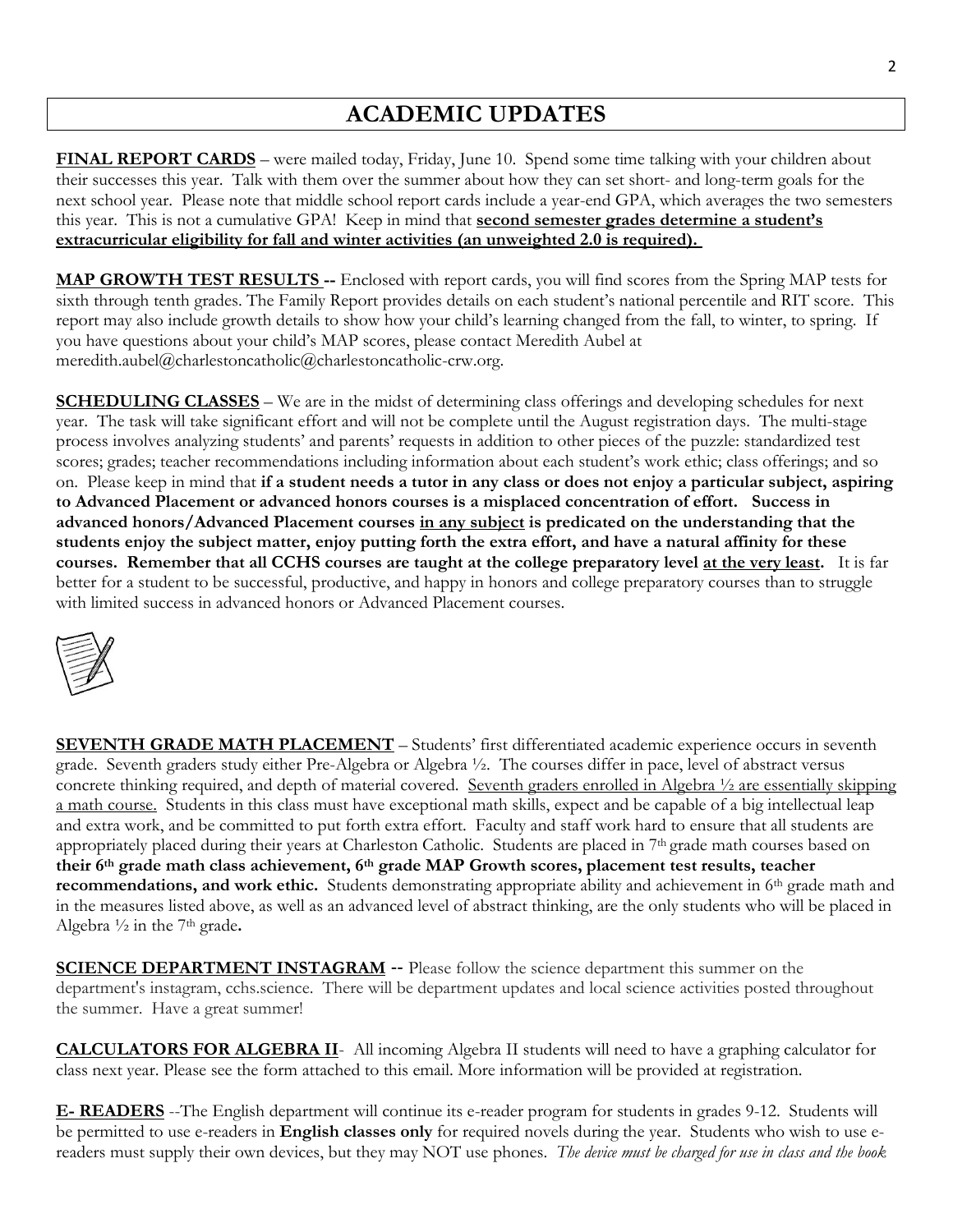*must be accessible on the e-reader without a Wi-Fi connection.* In order to participate, students and parents must sign a contract outlining all usage expectations at the beginning of the school year. Students who break the terms of the contract and/or the school's internet usage agreement will not be permitted to continue to use the devices in class for the remainder of the school year.

**SUMMER READING** -- Each CCHS student is required to read selections for upcoming English classes as part of the school's summer reading program. Information about each book is on the CCHS website. Encourage your students to read these descriptions before starting to read so that they will get a preview of what is ahead. Encourage them to take notes or write summaries for each chapter so they will remember what they read! Tests will be given at the beginning of school in August – students should be prepared the first full day of school. Additional reading and writing activities involving the book(s) will occur during the first few weeks of school. Check the public library for copies and Amazon to find less than list prices. No written responses are required during the summer but will be assigned after school begins. Reminder to students: start the year right- finish reading before school begins.

#### **SUMMER READING LIST:**

Grade 12: *The Great Gatsby* by F. Scott Fitzgerald (required for all seniors*); Circe* by Madeline Miller (required for English 12 Honors; *The Poisonwood Bible* by Barbara Kingsolver (required for English 12 AP) Grade 11: **(both books are required)** *Into the Wild* by John Krakauer and *Just Mercy* by Bryan Stevenson Grade 10: **(both books are required)** *Ender's Game* by Orson Scott Card and *Ordinary Grace* by William Kent Krueger Grade 9: **(both books are required)** *Hidden Figures: The American Dream and the Untold Story of the Black Women Mathematicians Who Helped Win the Space Race* by Margot Lee Shetterly and *Murder on the Orient Express: A Hercule Poirot Mystery* by Agatha Christie

Grade 8: **(both books are required)** *Peak* by Roland Smith and *The City of Ghosts* by Victoria Schwab Grade 7: **(both books are required)** *Out of My Mind* by Sharon M. Draper and *A Long Walk to Water* by Linda Sue Park

Grade 6: **(both books are required)** *Refugee* by Alan Gratz and *The Ruins of Gorlan (Ranger's Apprentice Book One)* by John Flanagan



**ARE YOUR CHILDREN READING "THE REAL THING?"** -- Please strongly encourage your students to read the original text of novels, both this summer and throughout the school year. They are doing themselves a disservice by using online novel summaries such as "Spark Notes" or by watching the movie instead or reading the text. By actually READING an original work, students will improve their spelling, grammar, vocabulary, comprehension, fluency, literary analysis, appreciation of the author's craft, and so on. They will start the school year strong and set themselves up for success.

**MIDDLE SCHOOL SUPPLY LISTS**—will be posted on the school website this summer. Check them out and begin stocking up! High school teachers will inform students of necessary supplies on the first few days of school in August.

## **2022-23 CALENDAR, REGISTRATION, TEXTBOOK, AND TUITION INFORMATION**

**TUITION INFORMATION FOR 2022-23**— including invoices, payment options, and loan information from was mailed on April 22. This year's tuition invoice includes the general and class fees as well. **Tuition payment in full is**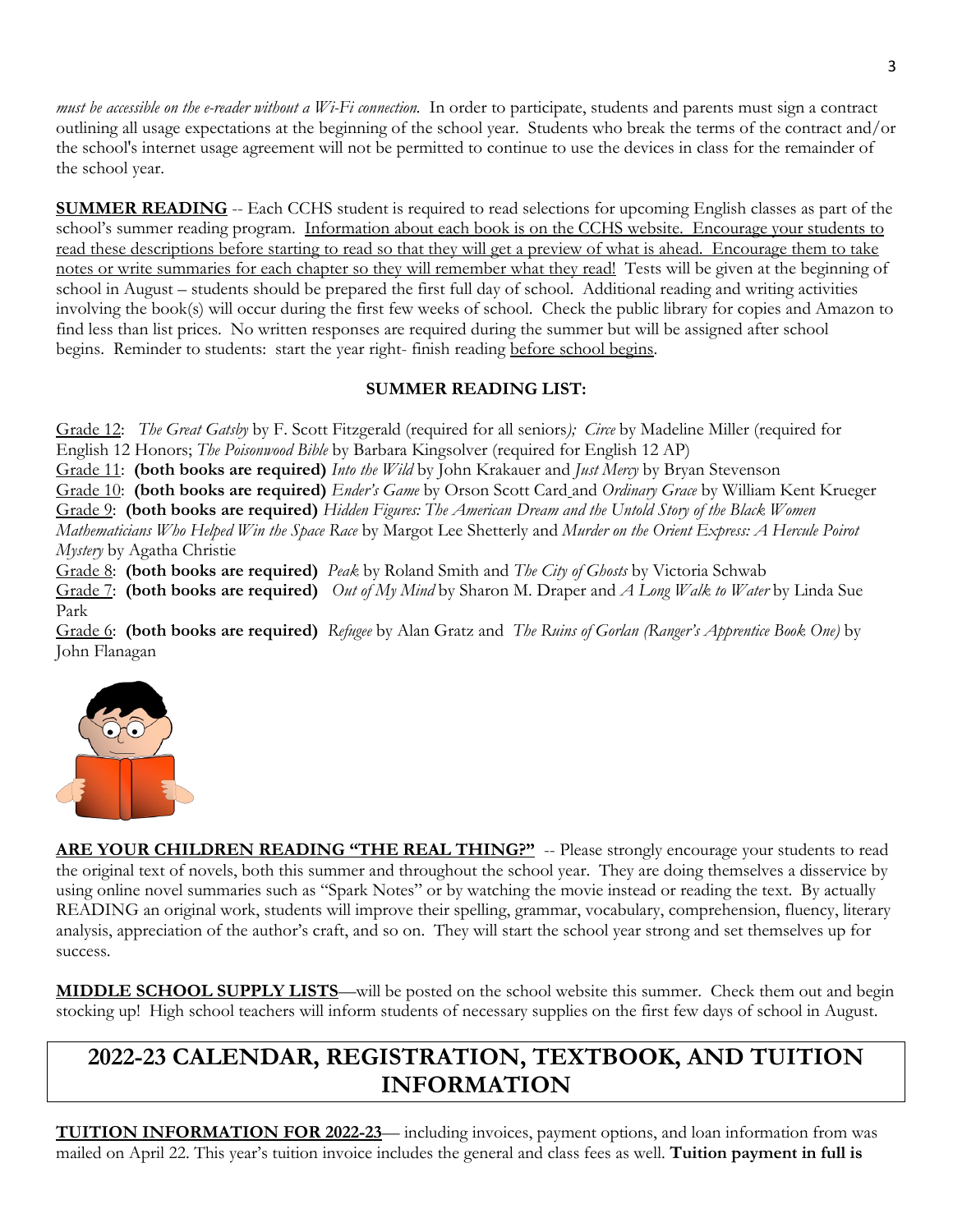**due June 15** (late charge assessed at \$1.00 per day after June 15) and **fee payment is due by the August registration date** (students will not be allowed to pick up their schedules until registration fees are paid). Please call Sherry Shindle at 304-342-8415 if you have payment questions.

**2022-23 REGISTRATION DAYS** -- The following times have been set aside for students to pick up their schedules, pay class fees, pick up/ place orders for textbooks, and pick up/buy uniform polos and jackets. Student schedules are completed during the summer months and will not be available until August registration days. **Schedules for each particular grade level will only be available during the times listed below,** so it is critical that parents and students adhere to the schedule listed. If families with more than one child would like to pick up schedules and so on for all their children at one time, they must come on Friday, August 12, from 2:30 - 4 p.m. At all other times, schedules and other items for each grade level listed will be the only ones handled at particular time slots. There will be no exceptions.

| Wednesday, August 10 | $9 - 10:30$ a.m.: Seniors only<br>$10:30 -$ noon: Juniors only<br>CLOSED NOON - 1 P.M.<br>1 - 2:30 p.m.: Sophomores only                                                                    |
|----------------------|---------------------------------------------------------------------------------------------------------------------------------------------------------------------------------------------|
| Thursday, August 11  | $2:30 - 4$ p.m.: Freshmen only<br>9 - 10:30 a.m.: 8th graders only<br>$10:30 -$ noon: 7th graders only<br>CLOSED NOON - 1 P.M.                                                              |
|                      | 1 - 2:30 p.m.: 6th graders only<br>2:30 - 4 p.m.: Families with more than one student wishing to register all their<br>children at one time; also, anyone unable to come at scheduled times |

**FINALIZED CALENDAR FOR 2022-23** – The calendar for the 2022-23 school year has been finalized. Please keep this calendar in mind as you plan for next year. Remember that **exams must be taken on scheduled exam days** and students who are absent more than 5 days in a semester will have to make up those days at the end of the semester.

| Wednesday, August 17             | first day of school, 11:30 dismissal                      |
|----------------------------------|-----------------------------------------------------------|
| Thursday, August 18              | first full day of school                                  |
| Monday, September 5              | Labor Day-no school                                       |
| Saturday, October 1              | Homecoming                                                |
| Monday, October 24               | 11:30 dismissal, professional development for teachers    |
| Thursday, November 3             | <b>Parent Teacher Conferences</b>                         |
| Friday, November 11              | Veterans Day-no school                                    |
| Wednesday, November 23           | e-day for students                                        |
| Thurs/Friday, November 24-25     | Thanksgiving Break                                        |
| Wed/Thurs/Friday, December 14-16 | exams, 11:15 dismissal                                    |
| Monday, December 19-             |                                                           |
| Monday, January 2                | Christmas Break                                           |
| Tuesday, January 3               | classes resume                                            |
| Friday, January 13               | end of second quarter, first semester                     |
| Monday, January 16               | Martin Luther King, Jr. Day-no school                     |
| Tuesday, January 17              | e-day for students, professional development for teachers |
| Monday, February 20              | Presidents Day-no school                                  |
| Friday, April 7-                 | <b>Easter Break</b>                                       |
| Friday, April 14                 |                                                           |
| Monday, April 17                 | classes resume                                            |
| Friday, May 26                   | graduation                                                |
| Monday, May 29                   | Memorial Day-no school                                    |
| Wed/Thurs/Friday, May 31- June 2 | exams, 11:15 dismissal                                    |
| Friday, June 2                   | 8 <sup>th</sup> grade moving up night                     |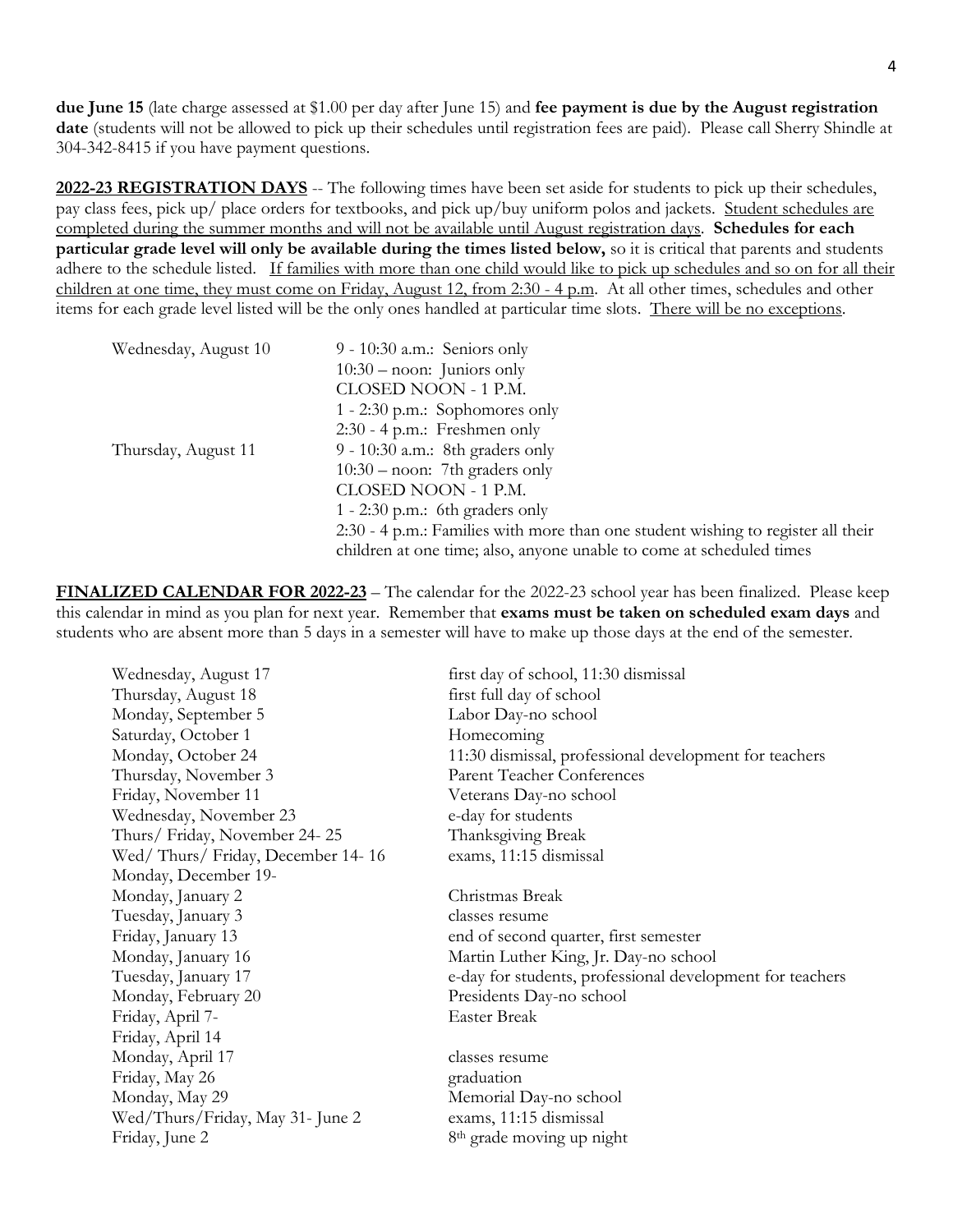#### **TEXTBOOK PROCEDURES 2022-2023**

Please note that science textbooks are new this year. Higher level math and AP math classes will participate in the CCHS rental program. Most of the newly adopted textbooks have a very recent copyright date; therefore, used supplies on the internet are extremely limited. You are encouraged to take advantage of CCHS book forms in June in order to have textbooks available for the start of school. All students received a book order form at school. Additional copies are available on the school website.

#### **Middle School**

Middle school students received order forms for required textbooks in class last week. **Parents may order these books on their own if they so choose; please refer to the correct ISBN number on the textbook order form.** 

Please note that the Theology consumable textbook used in middle school is included in your fees. Math textbooks for 7th grade will be ordered at registration once placement is known. A textbook fee for middle school foreign language will be assessed during August registration and all middle school foreign language materials will be provided by the teacher.

#### **High School**

An order form for textbooks for core classes was given to students in English class and was due back in the office by noon on June 10. Textbooks ordered in June will be available for pickup at registration in August. **Parents may order these books on their own if they so choose; please refer to the correct ISBN number on the textbook order form.**

Electives and some placed courses must wait until August registration for schedules to be finalized.

**Core Classes:** English 9 Honors, Theology 9, Health, Physical Science Honors & Advanced Honors, English 10 Honors & Advanced Honors, Theology 10, Physical Education, English 11 Honors, English 11 AP, Theology 11, US History 20/21st Honors, English 12 Honors & AP, Theology 12

\*\*Geometry and Algebra 2 use the same book across all classes and these can be ordered in June.\*\*

#### **Electives and Placement classes**

High school students will order books for electives and placement classes once their schedule is known at August registration. **Parents may order these books on their own if they so choose; please refer to the correct ISBN number on the textbook order form which will be provided in August.**

Current French II students must keep their textbook and workbook for use in French III Advanced Honors next year. In addition, students must purchase a French III textbook and order a new French III workbook. Current French III Advanced Honors students must also keep their textbook and workbook for next year in French IV. All students in French I, II, and III Advanced Honors must purchase a workbook and textbook either through the school or online using the correct ISBN provided on the textbook order form.

**AP Courses & Higher Level Math** (Calculus AB, Calculus BC, PreCalc II/Calc A, Trig/Precalc, Math Functions, Economics, Human Geography, US Government, World History, US History, European History, Biology, Physics, Psychology, and Art History)

There is a **mandatory rental policy** for high school students in AP classes and higher level math. Students will rent their textbooks from the school, with a rental fee included in AP or class fees. All AP/Higher Level Math textbooks **must** come from the school.

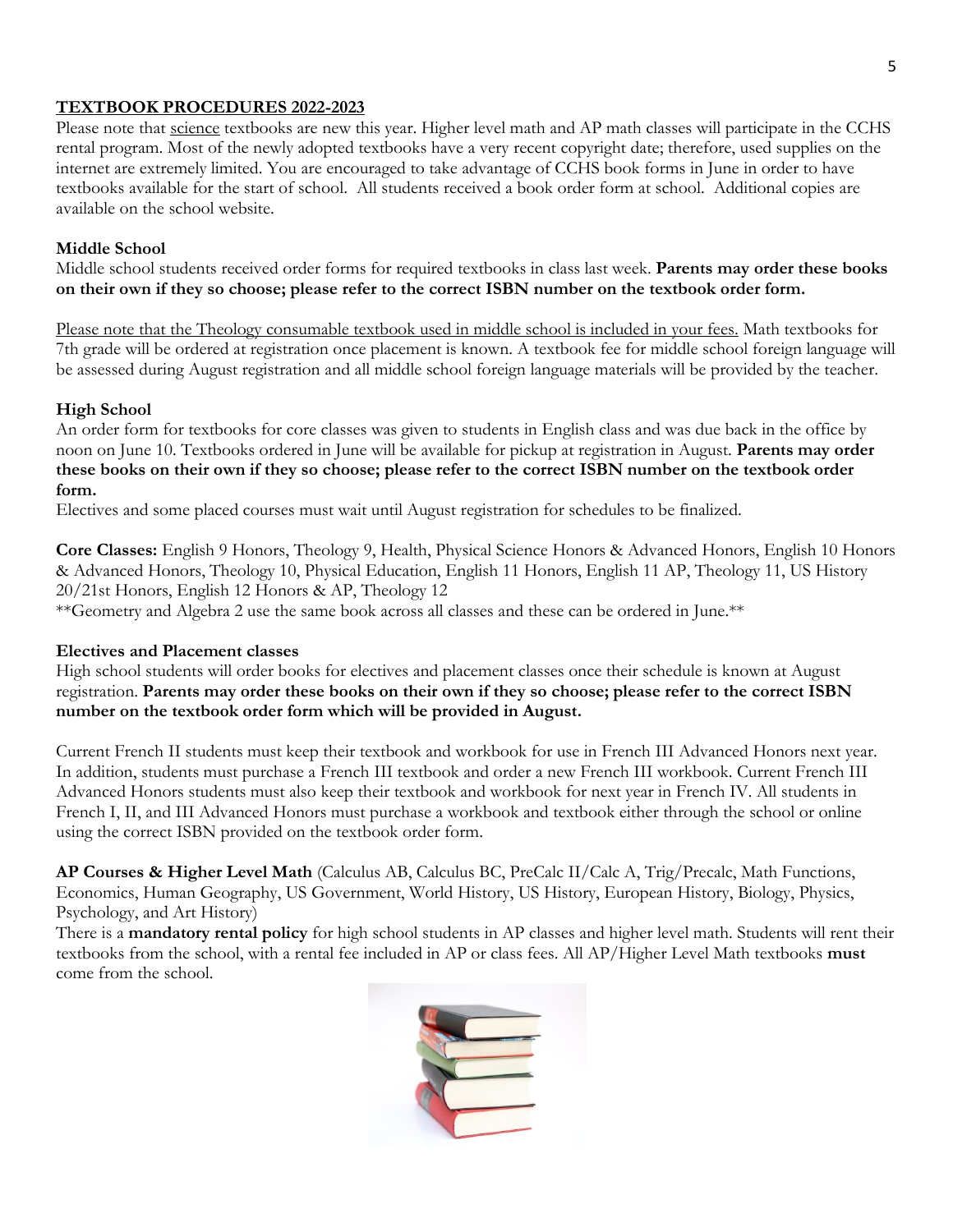#### **English Novels**

Parents may refer to a list that will be provided by the teacher next year for information about novels to be used in English classes during the school year and should order the novels required on their own. **CCHS will not order novels.** Please pay special attention to the details of the novels to be used when ordering (ISBN, printing number, edition, etc.). In some cases, these lists may not be complete and may be added to throughout the school year. Ample notification will be given in these cases.

### **NOTES FROM THE ACADEMIC ADVISOR**

- 1. Fall SAT and ACT registration is open to all students. SAT and ACT testing and registration information is available online at -[-www.collegeboard.org](http://www.collegeboard.org/) and [www.act.org](http://www.act.org/) (CCHS code: 490-205). CCHS encourages juniors and seniors to take both the ACT and the SAT. Rising seniors should register for the first available test date.
- 2. New students (except those attending area Catholic elementary schools) must submit final report cards and standardized test results to the office by August 1.
- 3. Students taking summer school courses credit recovery classes must have their courses completed by August 1. All students who are making up fine arts critiques must also submit those via the Google Form prior to August
- 4. The West Virginia Department of Health and Human Resources requires that all schools keep students' immunization records up to date. All students attending CCHS must submit vaccination records upon enrollment and be current on immunizations in accordance with West Virginia State law. All 7th and 12th graders are required to have updated TDap and Meningitis vaccines. An updated immunization record must be submitted before students will be allowed to enroll this fall. Tdap and Meningitis vaccines are offered by the Kanawha-Charleston Health Department. [\(www.kchdwv.org\)](http://www.kchdwv.org/)

7th graders: 1 booster dose of Tdap vaccine (tetanus, diphtheria, and pertussis) and 1 dose of MCV4 (meningitis)

12th graders: 1 dose of Tdap (tetanus, diphtheria, and pertussis) and 1 booster dose of MCV4 if first dose of MCV4 was given before the child's 16th birthday; a booster dose is not required if the first dose was given after the child's 16<sup>th</sup> birthday.

5. Senior final transcripts will be sent to colleges by Wednesday, June 15. These will be submitted electronically using Naviance to the school the student indicated he/she will be attending. If there are any changes to the student's college plans, please notify Mrs. Herrick immediately so that we can send the paperwork to the appropriate school. Please note that CCHS is no longer permitted to send any immunization records to colleges or universities.

## **NOTES FROM THE PARENT VOLUNTEER ASSOCIATION (PVA)**

#### **All volunteers must be 100% VIRTUS compliant.**

- 1. **PVA Polos and Fleece** Order forms for CCHS logo jackets (including the heavier weight grey jacket and a lighter weight black jacket, both in full zip and quarter zip), white uniform polo shirts, and green athletic/academic competition polo shirts are available on the CCHS website. For questions, please contact Carrie Groom (304-546-49272*)* for jackets, Kristina Whiteaker (304-610-5544) for green polos, and Sara Frame (304-389-1241) for white polos. OFFICIAL UNIFORM POLOS MUST BE PURCHASED THROUGH PVA. Please note that students who are members of athletic teams and academic competition teams are permitted to wear an official CCHS kelly green polo shirt with khaki pants to school on designated dates – normally home games and post season games.
- 2. **Cafeteria volunteers** are needed for the upcoming school year. Please contact Tina Caldwell at (304) 546-3081 or [tina.caldwell1987@gmail.com](mailto:tina.caldwell1987@gmail.com) if you would like to be on the cafeteria schedule for August and September 2022. Some volunteers will need to renew their food handlers' cards. Tina will give you information to do so once you have emailed her. Please indicate in your email if it has been more than 2 years since you took your food handlers course.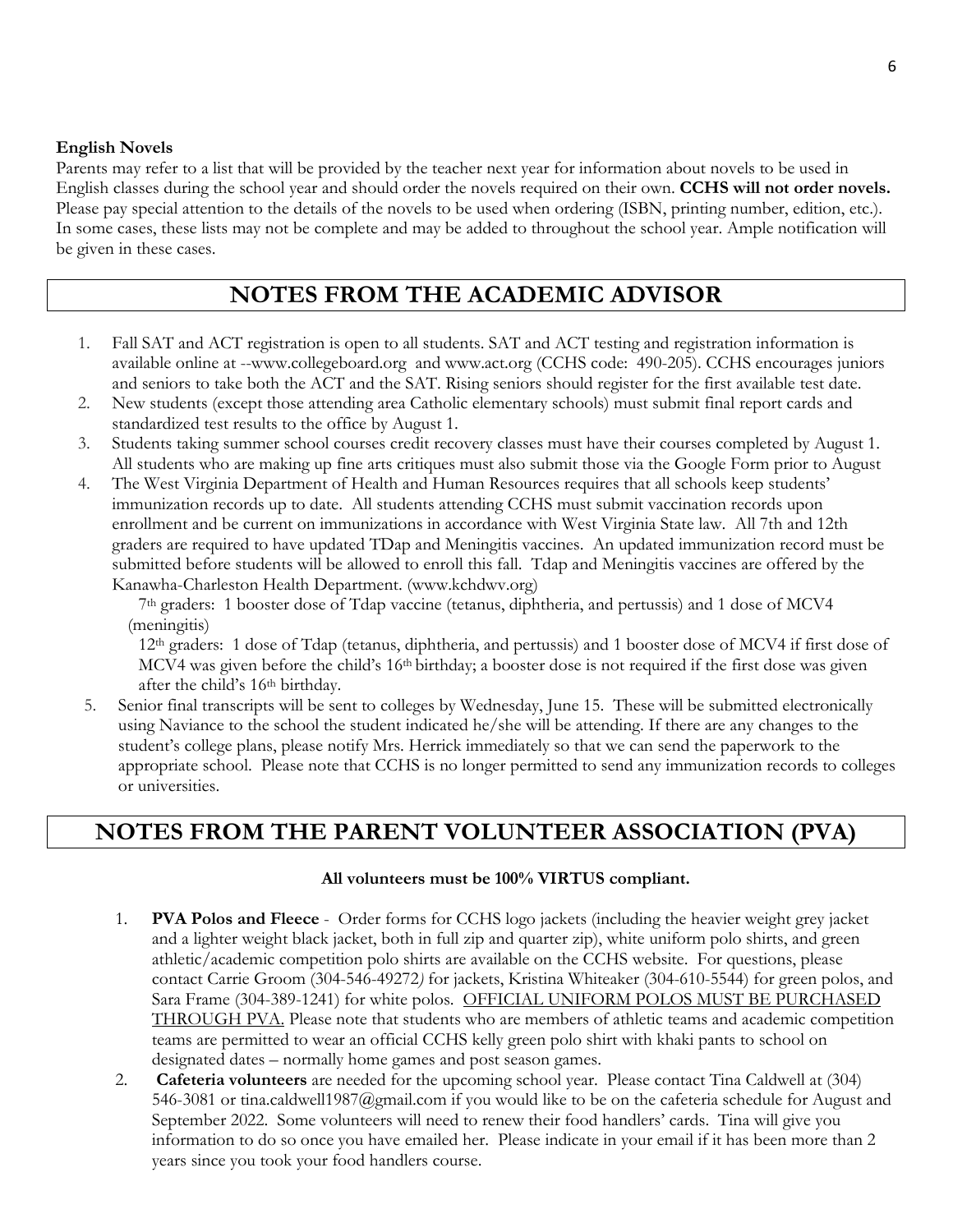**\*\***The Kanawha-Charleston Health Department requires all cafeteria volunteers to have a food handler card. Cards must be renewed every two years. In order to be in compliance with this requirement, all CCHS cafeteria volunteers must complete a 75 minute online training course and 30 question assessment with a score of 70%. The PVA will pay the registration cost and will provide volunteers with an access code to participate in the course. Please contact Tina Caldwell for an access code. **Upon completion please submit a copy to the office which will be kept on file at the school. \*\***



Students who attended CCHS during the 2021-2022 school year may begin to fulfill next year's community service and fine arts/humanities requirements during the summer months. These activities must be submitted during the first quarter in order to receive credit. 6th graders and other students new to CCHS in 2022-2023 may not begin to work on these requirements until after the requirements are discussed in theology and English classes in August.

## **COMMUNITY SERVICE AND GIVING**

**SUPPORT CCHS AS YOU SHOP—** As you are stocking up on supplies this summer, please consider supporting CCHS. The programs listed below make it very easy to do. Please consider participating!

- 1. The **Kroger Community Rewards can be used every time you grocery shop at Kroger**. To register your Kroger Plus card, go to [www.krogercommunityrewards.com](http://www.krogercommunityrewards.com/) and use the Charleston Catholic organization number **LH615.** Be sure you have your Kroger Plus card available when you register. Kroger Plus Cards are available at the Customer Service desk at any Kroger. To participate, register your **Kroger Plus Shopper's Card (as outlined above)** and use the card when you checkout, and Charleston Catholic will receive a check from Kroger on a quarterly basis.
- 2. When you shop at Amazon.com, the Amazon Smile program will donate 0.5% of your purchases to CCHS when you log in to your Amazon account using the address http://smile.amazon.com/ch/55-0630688 (or by clicking on the link on the School Home section of Ren Web) to enroll in the program.

#### **SUMMER SERVICE OPPORTUNITIES--**

- **1. AAU Track & Field at Laidley** Volunteer at Laidley Field during a large track meet. The meet runs from June 16-19 and volunteers can sign up for any number of days. There will be over 1,000 athletes from five different states competing at this meet. The top 6 in every event qualify to go to nationals. Charleston Catholic has about 10 students participating in the meet and will likely have athletes qualify to go to nationals. This is a great way to get some volunteer hours while supporting fellow West Virginia student athletes. To volunteer, follow the form at this site:<https://form.jotform.com/221426046449152>
- **2. 2022 US Youth Soccer Eastern Presidents Cup Tournament** The 2022 US Youth Soccer Eastern Presidents Cup Tournament is June 17th-21<sup>st</sup> at Shawnee Sports. This tournament is the perfect opportunity for high school students to get a head start on their volunteer hours required for graduation. Volunteer sign-up link: <https://www.signupgenius.com/go/4090b4ba95-shawnee2>
- **3. Kiwanis 5K** Kiwanis is hosting a 5K at Power Park/Dirty Bird Park on Saturday, July 16th. Please contact Mrs. Hamrick (Ben's mom) for more details.
- **4. Painting Posts on Trails in Kanawha State Forest** Almost every sign post in Kanawha State Forest could use a fresh coat of paint. If you need some community service hours, or just want to volunteer on your own time, paint and supplies are in the conference room, next to the KSF Gift Shop. (Scraper, sanding block, roller, brush and green paint).

\*Sign posts in the campground, around the Camp Kanawha sign, KSF group camp and CCC Snipe Trail have been completed. Just let the staff know what you select and what you get done.

You can simply go to the office and get started, or you can contact the volunteer coordinator: Jennifer Bauman [jabauman123@gmail.com](mailto:jabauman123@gmail.com)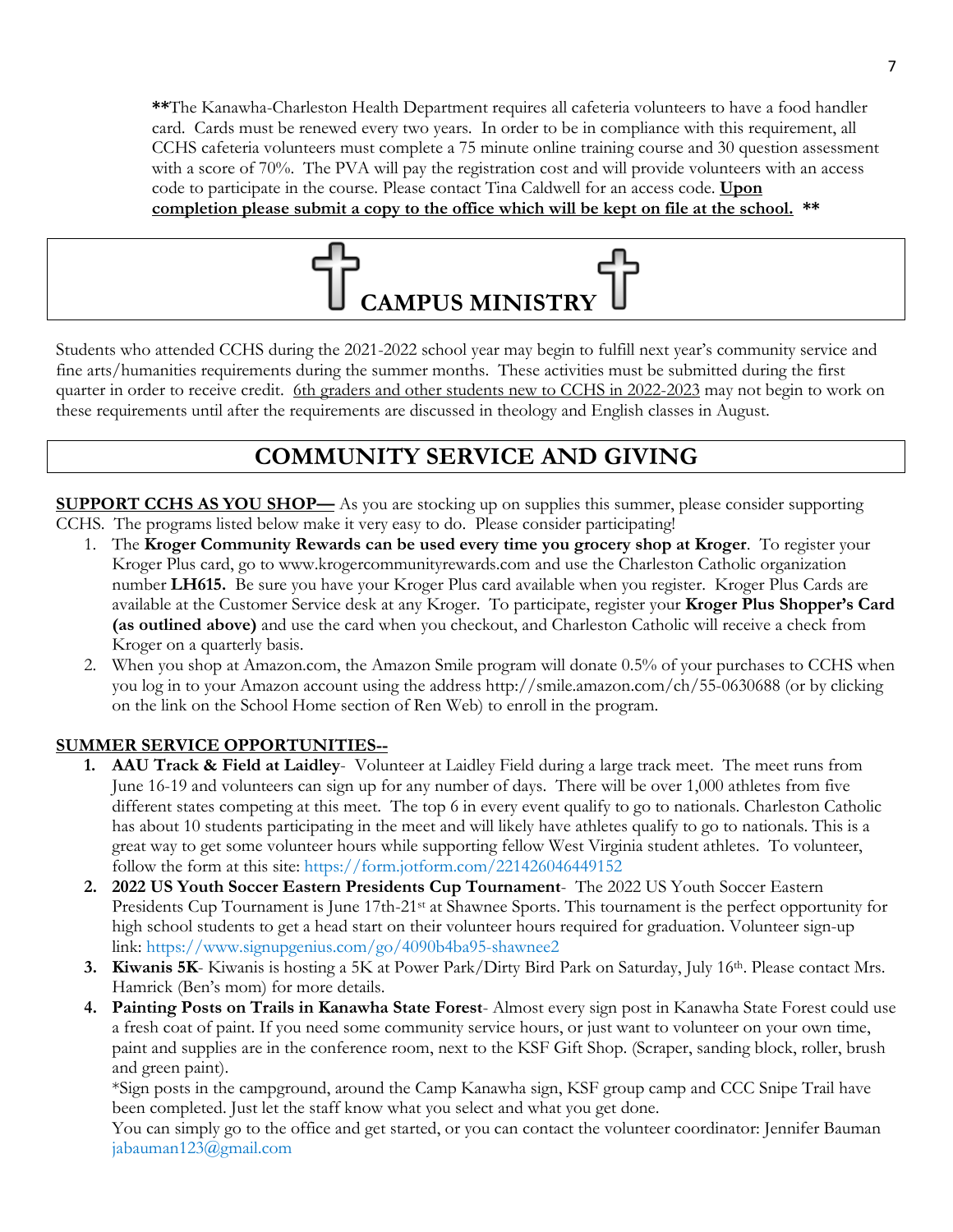**5. Trail Clearing and Upkeep in Kanawha State Forest -** If you are interested in more intensive trail repair at KSF, Jody Richmond is the contact person. Please email Jennifer Bauman [\(jabauman123@gmail.com\)](mailto:jabauman123@gmail.com) for details.

**HOPE 2022** - Thank you to all who have donated to HOPE 2022. During the week of June 26-July 1, our group of juniors, college age alumni and adult work team leaders will participate in a blitz build in which we will assemble a preconstructed house floor and wall panels, install doors and windows, install a metal roof and vinyl siding, and build two small porches. The senior citizen couple for whom we are building this new house has lived in a  $20' \times 24'$  house on this same property since the 70s, a house now in great need of repair. They are thrilled to have the opportunity to move into a brand new house next door. The total cost of this modest house is \$40 - \$45K. Through the generosity of our HOPE supporters, we are committed to contribute \$25,000 toward the cost of building materials. If you are still interested in making a tax deductible contribution, you can donate online at [www.charlestoncatholic-crw.org](http://www.charlestoncatholic-crw.org/) and search "Donate to HOPE." Or simply click on this link: HOPE 2022 Donation Form.

## **FROM THE SCHOOL OFFICE**

**PE UNIFORMS** – Uniform order forms are attached to this email for **eighth and tenth graders**. Eighth and tenth graders are the only students who will have PE in August when school starts. Please submit order forms to the school office by June 20. PE uniforms will be distributed at registration for those students who order in June. 6th grade PE does not start until the second quarter and 7th grade PE does not start until January, so they will place orders in the fall after school starts.

**SUMMER OFFICE HOURS** -- The school office will be open Monday through Friday from 8:30 a.m. until 3:30 p.m. until Friday, June 24. Voicemail will be checked and calls returned throughout the month of July. The office will reopen on Monday, August 1, at 9 a.m.

**OFFICE SPACE AVAILABLE**- There is available office space available for lease in the CCHS Athletic Facility located on Dee Drive in the Hillcrest Office Park. If you are interested in learning more, please call the school office and ask for information.

**PARENT ALERT COMMUNICATION TOOL**—The Parent Alert text system (a Ren Web component) is an important communication tool used by the school in addition to Ren Web email. **To be sure that we have accurate contact information for you, please review your family demographic information in Ren Web**! **If your family moves or your phone number changes, please update your information in Ren Web.**

**UNIFORM UPDATE** -- The uniform is part of the CCHS package. The uniform policy and guidelines are spelled out completely in our handbook which is found on the website. The updated handbook for the 2022-2023 school year will be online at the beginning of August. The complete uniform code is listed below.

#### **Uniform Code:**

Uniform pants/ shorts may be purchased locally from Charleston Department Store or online from Schoolbelles at [schoolbelles.com](http://schoolbelles.com/) (our school number is #1246) or from Lands' End School at [landsend.com/school](http://landsend.com/school) (our school number is 900133356).

**Shirts:** Shirts must be either 1) a blue or white, long or short sleeved, **oxford-cloth**, button-down, with no visible labeling or 2) an official CCHS Polo. Oxford dress shirts must be worn **tucked and buttoned**. Polos must be purchased from PVA. Polo shirts may be worn untucked if the hem is straight and does not fall below the hip line. Fitted blouses or blouses with darts are not permitted.

**Undershirts:** While optional, if worn, undershirts **must** be solid white with no printing. Undershirts

must not have collars or turtlenecks and sleeve length must match that of the uniform shirt. Undershirt may not hang below polo shirt.

**Pants:** Pants must be navy blue corduroy or twill pants and have no visible labeling or rivets. Pants must be worn at the waist and be of modest fit. (Pants deemed too legging-like by administration will not be allowed.) **Legging or jegginglike pants are prohibited.** Corduroys and twill pants must not be faded. Students wearing worn, faded pants will be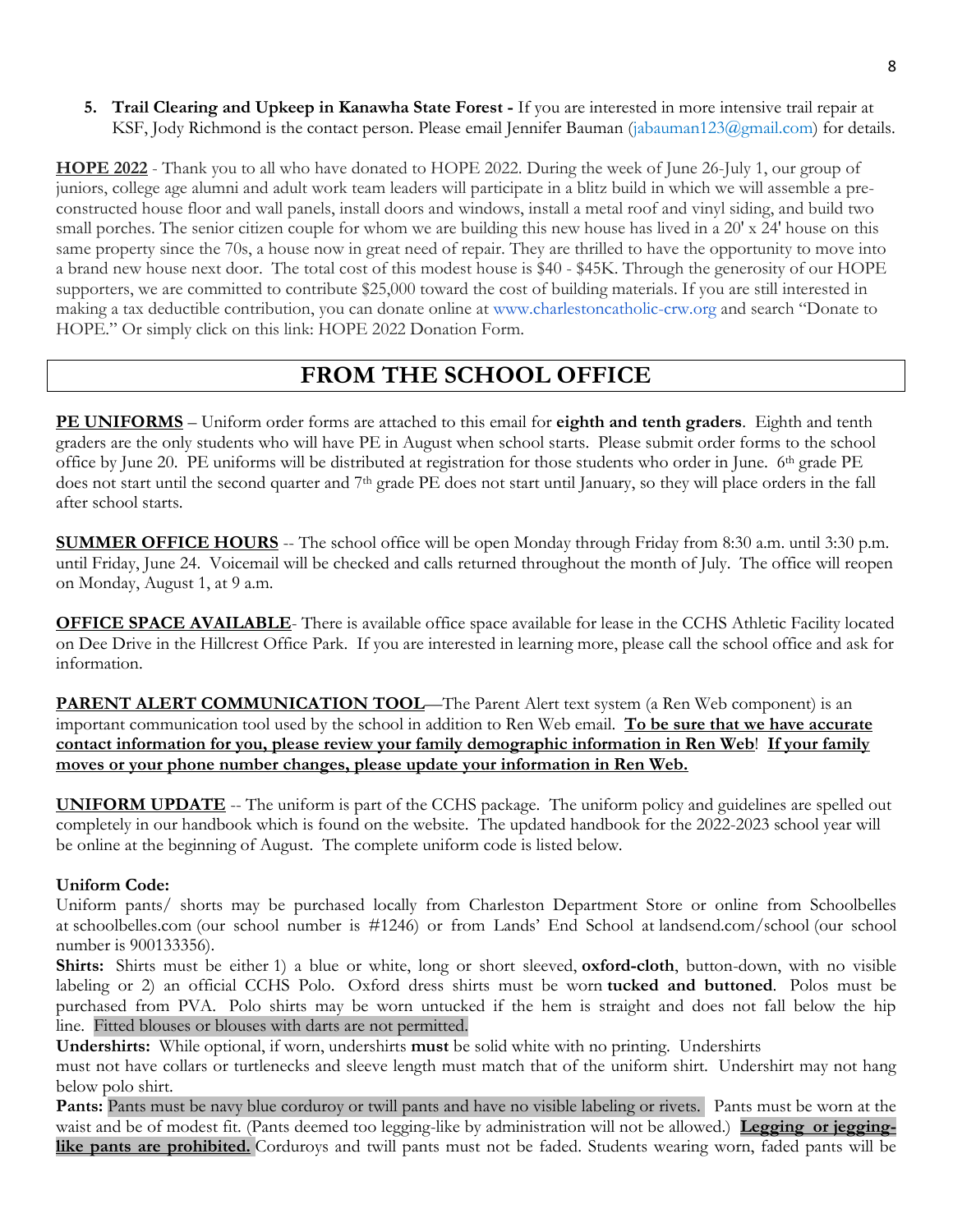considered out of uniform. **Shorts:** Navy blue twill shorts must be no higher than 2 inches above the knee. Shorts must not have any visible labeling or rivets. Uniform shorts are not cargo style. Shorts must be worn at the waist and be of modest fit. Shorts must not be faded. Students wearing worn, faded shorts will be considered out of uniform. Shorts are worn from the beginning of the school year until October 15 and beginning April 15 until the end of the school year. **Sweaters:** Plain navy blue crew neck or cardigan sweaters may be worn. Sweaters with embellishments, patterns, designs, etc. may not be worn.

**Sweater Vests:** A solid green v-neck sweater vest from Lands' End School (item number 22301-6BP4 for girls and 22301-8BP3 for boys) may be worn with oxford cloth, button-down shirts only.

**Uniform Jackets/Fleece:** Gray or black uniform jackets and green uniform fleeces may be purchased from the PVA. These may be worn as an additional layer to the uniform. Gray fleeces previously sold by PVA are no longer available for purchase but may be worn. **No gym/team sweatshirts or jackets may be worn.**

**Socks:** Socks must be worn and must be clearly visible. Leggings are not permitted.

**Shoes: Shoes must be leather dress shoes that are primarily black, brown, gray, or navy in color.** Shoelaces must be the same color as the shoe and must be tied. Shoes that have a place for shoelaces are required to have shoelaces. Soles may not exceed 1 inch, and heels may not exceed 1½ inches. All shoes must be closed at the toe and heel and have a hard sole. Shoe tops must be below the ankle bone. The following type of footwear is not permitted: sandals, moccasins (soft or hard soled), athletic shoes (even if leather), platform shoes, fleece- lined shoes/ slippers, wedges, clogs, or boots.

**Belts:** Belts are optional. If worn they should be simple dress belts.

**Jewelry:** Girls only are permitted to have ear piercings. No other type of visible body piercing is allowed. Other jewelry, if worn, should not be distracting. Faculty or staff may require a student to remove offending jewelry. Boys are not permitted any type of visible body piercings.

**Ties:** If worn, ties must be tied at the neck and worn with an oxford cloth, button-down uniform shirt. Ties cannot be distracting or contrary to school expectations regarding clothing. Faculty or staff may require a student to remove offending ties.

**VIRTUS**– Be sure you're ready to help! All parents or other adults who volunteer, coach, drive students, chaperone, etc., are required by the Diocese to complete the diocesan sexual abuse awareness training before being allowed to work with our students. Complete the training online. On the CCHS website, go to the "Links" dropdown menu and choose VIRTUS registration. At the VIRTUS website, choose "Begin the Registration Process." Allow 1- 1½ hours to complete the program. Print out the certificate of completion and submit it to Mr. Villers. It is still necessary to complete the background check and sexual abuse awareness policy statement which can be done by clicking on the link at the school website at [www.charlestoncatholic-crw.org.](http://www.charlestoncatholic-crw.org/)

 **Adults who volunteer, coach, or chaperone, may be asked to update background and policy forms. Background checks must be updated every three to five years depending on your role in the school. Policy questionnaires should be updated if they were signed before 2014. Current Diocese guidelines do not require volunteers to update the training portion of VIRTUS. Please contact Mr. Villers with any questions and to update your forms.**

**RISING SENIORS** -- PhotoGrafix is the official CCHS yearbook photographer. Mike Hall will come to school in the fall to take the official pictures for the yearbook (i.e., suit jacket, formal drape). Students who want clothing changes and/or indoor/outdoor shots can call and make appointments (304-768-2000) any time during the summer. For pricing info, go to the website [www.wvphoto.com.](http://www.wvphoto.com/)

## **ATHLETIC UPDATES**

#### **SPRING SPORTS UPDATE—**

**High School Tennis**- What a difference a year makes! The boys' tennis team went from no team last season to State Runner Up this season. The team was led by freshman Nick Giatras who was the #1 Singles State Champion. Connor Waybright was runner up in #2 Singles and #1 Doubles with Giatras. Ethan Bastin was also a State Champion in #3 Singles. Patrick Griffith and Andrew Hanna earned runner up in #3 Doubles. On the girls' side, the team repeated as State Champions in dominating fashion! Nadia Orcutt ran through the field to a State Championship as a freshman in #1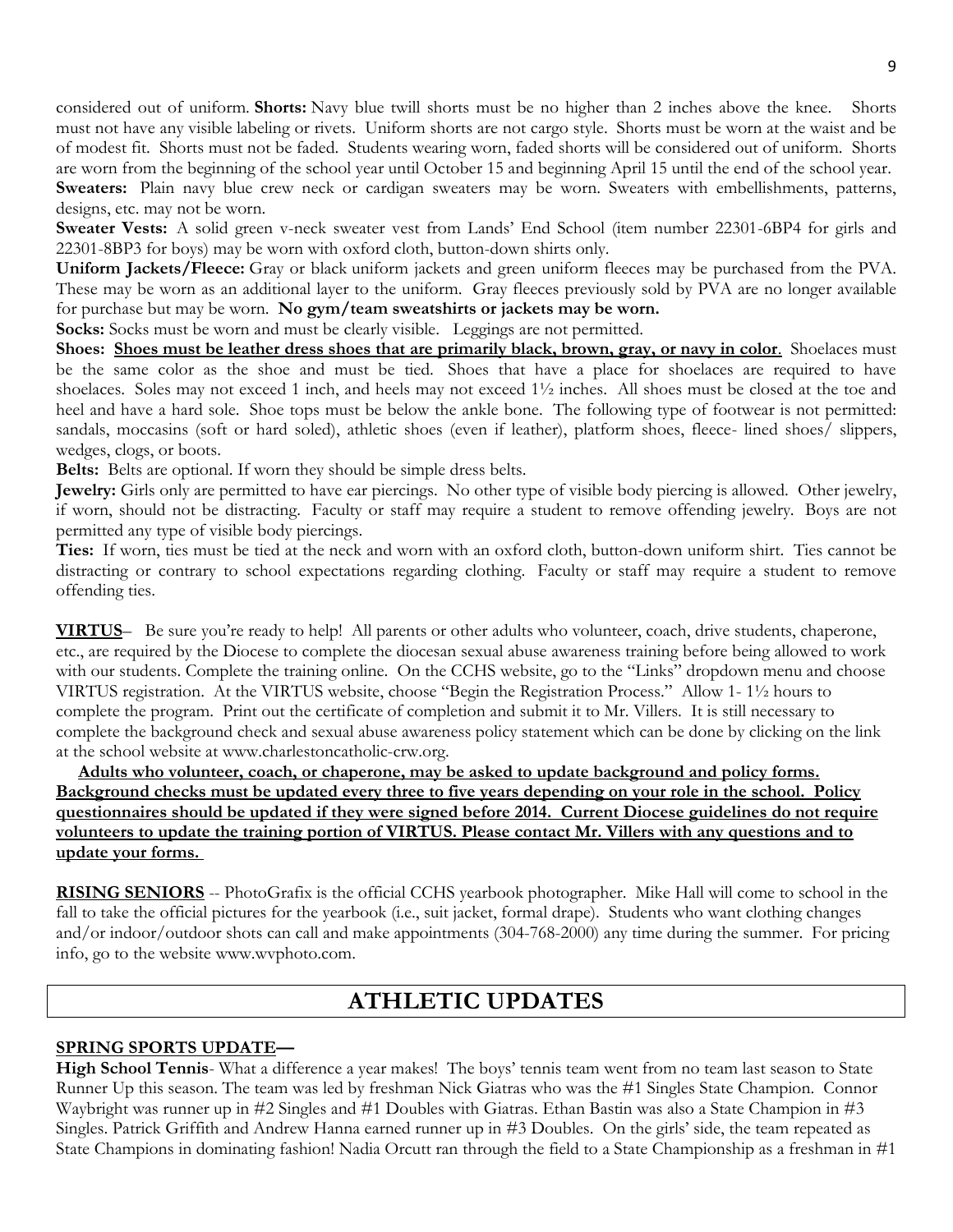Singles. Annie Cimino added two more State Championships to her name in #2 Singles and #2 Doubles with her partner Molly Murphy who had some very clutch plays! Annie and Molly are back to back doubles champs! Hannah Atassi won a State Championship in #1 Doubles with her partner Nadia Orcutt. Nadia Orcutt, Annie Cimino, Nick Giatras, and Connor Waybright also made the All-State Team. On top of the players' honors, David Sadd was named Coach of the year! What a season for the Irish!

**High School Softball**- The softball team had a season of growth and development. The season ended during sectional play. Coach Corbett and Coach Macia are building something special. Maddie Morris (freshman) and Aubrey McCoy (sophomore) received Second Team All-State honors. On top of that, the Irish are welcoming a talented 8<sup>th</sup> grade group next season.

**High School Baseball-** WOW!—the best way to describe this year's baseball season. With the retirement of legendary coach Bill Mehle and the loss of a very talented senior class, this was supposed to be a rebuilding year for the Irish. However, first year head coach Will Bobinger had other plans. The very young Irish entered the State Tournament with a losing record as the #4 seed. They ended up on a miracle run in the State Tournament, capturing the school's 3<sup>rd</sup> baseball State Championship. With two outs and no one on base, the bottom of the Irish lineup came through in the 7<sup>th</sup> inning and gave the Irish a 6-5 win in the Championship Game. Gannon Morris, Jonah DiCocco, Jeff Reynolds, and Michael Ferrell were named to the All Tournament team. What a great season for the Irish players and coaches. It was a very fun rebuilding year!

**High School Track**- The track team was small, but they had some amazing moments! The girls shocked the competition and captured a Regional Championship! Aurelia Kirby, Hannah Fisher, Palmer Brown, and Gabbie Custer finished Sate runners up in the 4x800. Hannah Fisher, Gabbie Custer, Hannah Sullivan, and Palmer Brown finished 4th in the shuttle hurdles and broke the school record. On the boys' side, Nick Shaf, Hunter Perry, Raymond Keith, and Isaac Collins finish 4th in the state in the 4x800. It was an exciting season for the Irish!

**Middle School** sports also had a great spring! **Golf** finished runner-up in the County Tournament! Ben Carew had the highest score for the Irish. Lauren Pleska finished runner up in the first ever girls' official County Tournament. The middle school **tennis team** had a terrific year again. The boys' tennis team finished County runner up and the girls won the County Championship! The girls' track team finished as County Champions with Mia Lough earning Highpoint honors. The **baseball** team finished as Regular season Champions and Runner up in the County Tournament.

**2022-23 SPORTS CONTACT INFO**– If you are interested in a sport for the 2022-23 school year, the coaches' contact information is below. You may also reach out to Athletic Director Jacob Nelson at [jacob.nelson@charlestoncatholic-crw.org](mailto:jacob.nelson@charlestoncatholic-crw.org) with athletic related questions. The summer three week period will be June 6- 25th. You may contact the coach or Athletic Director with questions about the summer session.

|                                                                                                  | High school volleyball- Hannah King-Hking1275@gmail.com       |  |
|--------------------------------------------------------------------------------------------------|---------------------------------------------------------------|--|
| Middle school volleyball- Charles Pleska-pleskacm@dow.com                                        |                                                               |  |
| High school soccer-                                                                              | Boys-Joe Johns jjohns@turnerjohns.com                         |  |
|                                                                                                  | Girls- Amy Mullen at cdmullen@suddenlink.net                  |  |
|                                                                                                  | Middle school soccer- Boys- Paul Bown at Paulbownmd@gmail.com |  |
|                                                                                                  | Girls- Ian Aubry at ianaubry $11$ ( $\partial$ gmail.com      |  |
| High school golf- Charlie Jordan at cmjordan20@gmail.com                                         |                                                               |  |
| **Practice starts August 1! Contact Coach Jordan if interested. **                               |                                                               |  |
| High school and middle school cross country-Hilton Ingraham at hiltoningraham $\omega$ ymail.com |                                                               |  |
| High school cheer – Satin Blackwell at satinblackwell@gmail.com                                  |                                                               |  |
| Middle school cheer- Sophie DeLong-sophiagracedelong@gmail.com                                   |                                                               |  |
| Middle school basketball-                                                                        | Boys- Jeff Blaydes at jblaydes@hotmail.com                    |  |
|                                                                                                  | Girls- Dennis Thornburg at dthornburg1340@gmail.com           |  |
| High school basketball-                                                                          | Boys- Hunter Moles at coach.moles@yahoo.com                   |  |
|                                                                                                  | Girls-Wes Hevener at wdhevener@gmail.com                      |  |
| HS swim- Katie Paulson at katie.paulsonwv@gmail.com                                              |                                                               |  |
| High school baseball – Will Bobinger at bobingwl@gmail.com                                       |                                                               |  |
| High school softball- Kevin Corbett at $k$ evin $@rskinc.com$                                    |                                                               |  |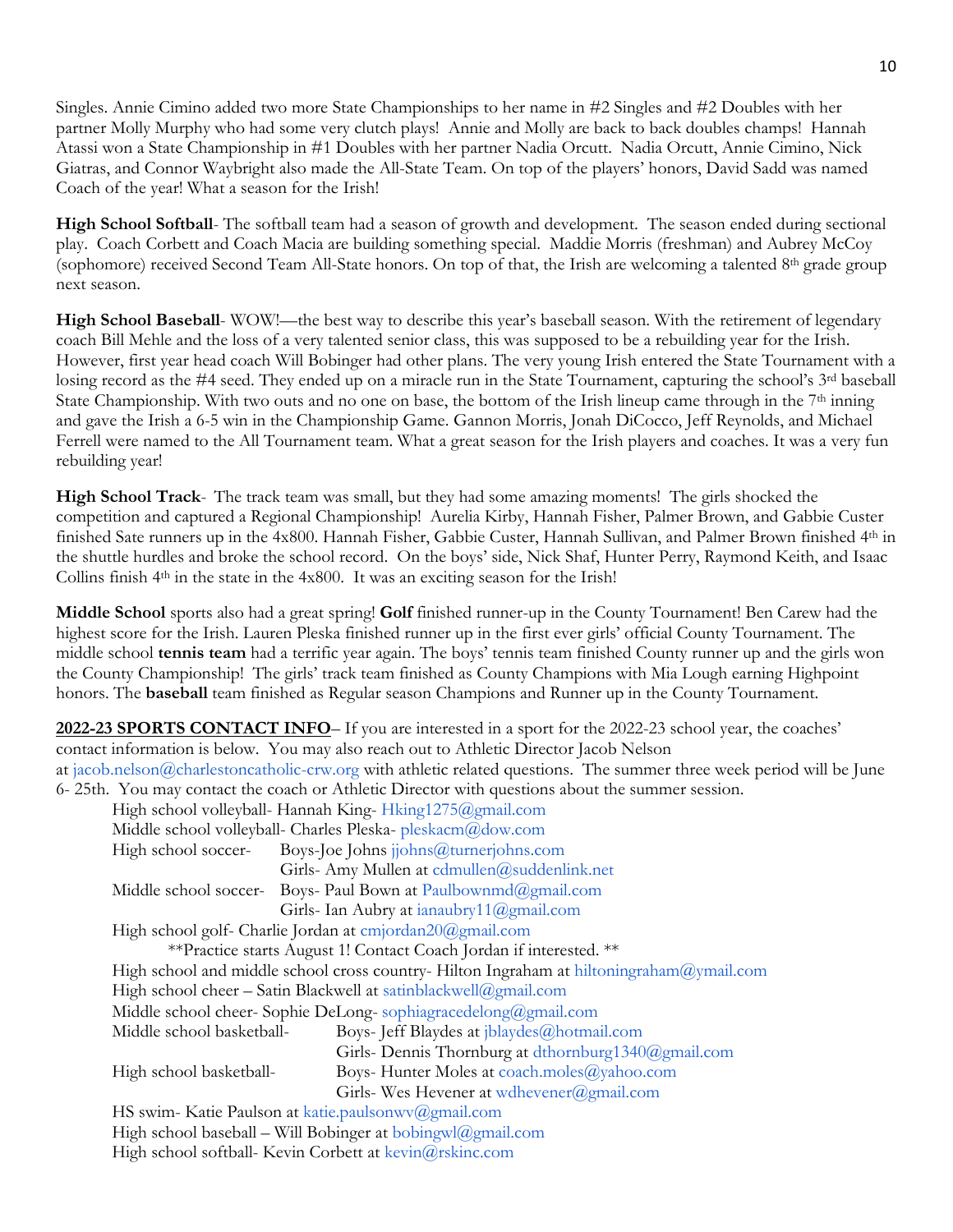High school and middle school track-Scott Welch at [scottwelch34@yahoo.com](mailto:scottwelch34@yahoo.com) Middle school baseball Jake Nelson at [jacob.nelson@charlestoncatholic-crw.org](mailto:jacob.nelson@charlestoncatholic-crw.org) Middle school golf- Jake Nelson at [jacob.nelson@charlestoncatholic-crw.org](mailto:jacob.nelson@charlestoncatholic-crw.org) High school tennis- David Sadd at [davidsadd@suddenlink.net](mailto:davidsadd@suddenlink.net) Middle school tennis- Sydney Gillis and Lisa Hunter- [sidgillis@aol.com,](mailto:sidgillis@aol.com) [lwhunter@travelers.com](mailto:lwhunter@travelers.com) Middle School Softball- Chris Pence - [cpence@hardypence.com](mailto:cpence@hardypence.com)

FALL SPORTS -- Students must have a completed doctor's physical (administered after May 1, 2022) to give to coaches on the first day of practice. This physical is good for the entire school year. Once teams have been selected, students participating on teams must turn in their athletic fees (\$75 per sport) before uniforms will be issued. A student who has not turned in athletic uniforms from another sport will not be permitted to participate in the next sport. CCHS students in grades 6-12 are eligible for athletics if they meet SSAC requirements (including having 2.0 unweighted GPA at end of 2021-2022 second semester) and CCHS expectations, i.e., good behavior. If you have questions about fall sports – how to get involved, when practices start, and so on -- please email Jacob Nelson at [athletic\\_director@charlestoncatholic-crw.org](mailto:athletic_director@charlestoncatholic-crw.org) or contact the coaches listed above.

**NEW CCHS STUDENTS INTERESTED IN SPORTS**–New students for the 2022-2023 school year who are interested in playing fall sports should contact the individual coaches listed above or email Jacob Nelson at athletic director@charlestoncatholic-crw.org.

**PHYSICALS--** Physical forms are available in the office or at the WVSSAC website. For a physical to be valid, it must have the correct year form (May 2022) and the necessary signatures on the form. The physical must be turned in before participating in any summer practices.



## **CONGRATULATIONS**

- to Class of 2022 co-valedictorians Kevin Hayes and Tiffany Lian and to salutatorian Kevin Le for their fantastic academic achievements throughout their high school careers!

- to Zachary Mitchell, recipient of the Matthew Pack Memorial Scholarship Award, a cash award toward college tuition, in memory of Matthew Pack, Class of 2005.

- to Chloe Greathouse, recipient of the Mary Ferretti Memorial Scholarship, a cash award toward college tuition, in memory of Mary Ferretti, Class of 2001.

- to Anna Kate Ward, recipient of the CCHS Alumni Award.

- to Holly Black, recipient of the Les Cotto-Thorner Memorial Award for Outstanding Community Service.

- to rising senior Hayden Johnson, recipient of the Adele Bobinger Memorial Scholarship, a cash award toward senior year tuition at CCHS, in memory of Adele Bobinger, Class of 2002.

- to rising senior Claire Mullen, recipient of the Sullivan Scholarship, a cash award toward senior year tuition at CCHS, honoring retired CCHS principal Debra Sullivan.

- to rising sophomore William Salutillo, recipient of the Lissa Bolles Scholarship, a cash award toward sophomore year tuition in memory of CCHS parent Lissa Bolles.

- to Lily Patnoe, recipient of the Charleston Catholic High School Scholarship of Merit, a cash award toward tuition during the high school years.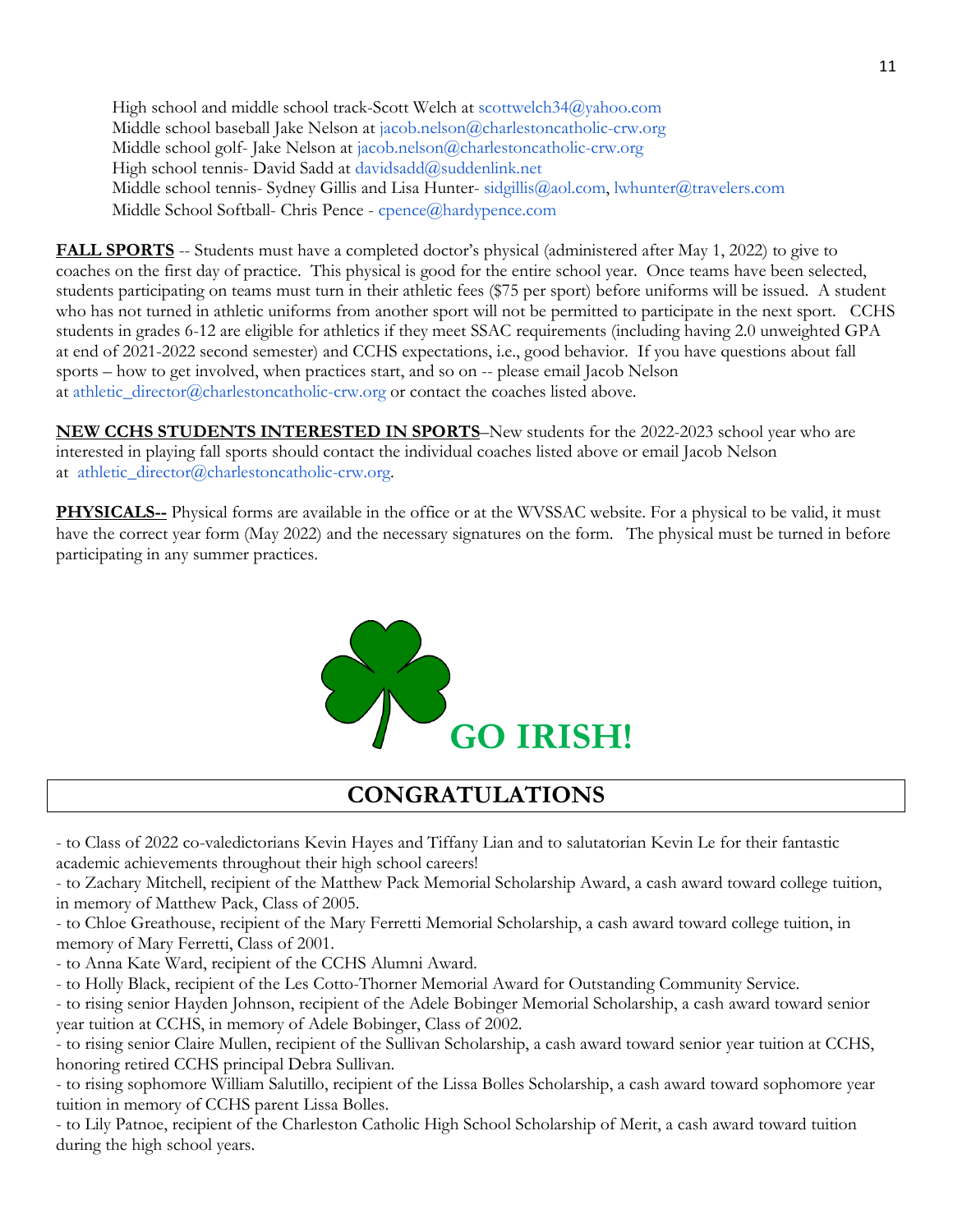- to Carlee Stone, recipient of the Bobby Hypes Memorial Scholarship, a cash award toward freshman year tuition, in memory of Bobby Hypes, deceased member of the Class of 2008.

- to Audrey Allred for completing over 100 hours of community service in middle school, far exceeding the middle school requirement of 22 hours. Such generous service will help make the world a better place!

- to Aidan Anton, Colin Bown, Callie Bumgarner, Clare James, Mia Lough, Cameron Lusk, Molly Weber, Mara Winter, and Cate Yianne, who earned all A's during the six semesters of middle school, demonstrating tremendous diligence and hard work.

- to eighth and ninth grade students whose poetry was published in the 2021 Poetry Collection, Expressions, through The American Library of Poetry contest. Congratulations to Garrett Saville, Hannah Divers, Katherine Fox, Audrey Allred, Preston Hill, Clare James, Bryce Wilkes, Mia Lough, Molly Weber, Heidi Brammer, Wilkes Aliff, Haley Welder, Barrett Brown, Joseph Ward, Annaleigh O'Neal, Callie Bumgarner, Mara Winter, Christian Lohri, Katie Sparkman, Luca DiCocco, Hudson Hayslip, Jacob Brown, Joe Haynes, Mateo Lao, Christine Umeham, Addison Griffith, Autumn Pierce, Owen Snyder, Ethan Wehrle, Noah Bollinger, Maleah Taylor, Max Wilcox, Jonah DiCocco, Telina Williams, Isaac Collins, Jackson Lucas, and Connor Waybright.

- to Cameron Lusk, Hannah Vriendt, Cate Yianne, and Mateo Lao who were accepted to the West Virginia Ambassadors Camp, an educational summer camp for eighth grade students, that was introduced by the West Virginia Department of Arts, Culture and History with the support of the West Virginia Department of Education for the state's Sesquicentennial in 2013.

- to eighth graders, Carlee Stone, Jonah Whiteaker, Mateo Lao, and Hannah Vriendt, who have been selected as winners of the Young Writers Competition through *Goldenseal* magazine. Each of them will have their essays published in the magazine over the next year!

- to junior Andrew O'Neal who selected to represent West Virginia as the Youth Governor of the West Virginia Youth Cabinet for the 2022-2023 school year! The conference will take place in Washington DC this summer and then will continue with meetings over the course of next school year.

- to teachers Josh Fix and Sarah Griffith who were selected to serve as AP exam readers this summer for Human Geography and Calculus respectively, investing a week of their time to score this year's AP tests and participate in meaningful professional development. Their hard work and dedication is much appreciated.

## **MANY THANKS**

- to our office, kitchen, maintenance, and custodial staff whose hard work keeps the school running efficiently day in and day out. We couldn't do it without them!

- to Father Don Higgs, president of Charleston Catholic, and Father Dominic Athishu, school chaplain, for their ongoing prayers for our community and for their commitment to the students and school community.

- to Bishop Mark Brennan for celebrating the Baccalaureate liturgy with our seniors and their families. We appreciate Bishop Brennan's prayers of support for our graduates.

- to Mark Haas, music director, for leading our students' music during school liturgies this year.

- to the faculty for their commitment to supporting the learning, growth, and development of our young people. They give their time and talents willingly and show true dedication to helping their students succeed.

- to parents for your flexibility and cooperation. It was another crazy year! Thanks for your patience.

- to the PVA board, committee members, and all who volunteered in school activities. Thank you for your creativity,

your energy, and your time as you provided our students and teachers with fun and memorable experiences!

- to our coaches for spending time with our student athletes and teaching them athletic skills, but more importantly, for teaching them life skills, like how to win and lose with grace, how to cooperate with teammates, and how to be there to support and complement one another.

- to all who have contributed to HOPE 2022. Your financial support makes this very important project possible. - to a number of people who enriched our junior Justice and Peace Classes by being guest speakers. Mr. Bill Mehle shared "A Call to Vigilance" in which he told of his trip to Poland and Holocaust Awareness with Classrooms Without Borders. Rabbi Urecki spoke on efforts to bring refugee resettlement to Charleston. Brianna Martin and Tonda Johnson presented on Covenant House's meeting local needs in housing, food and healthcare. And Dr. Monica Duffy Toft from the Fletcher School of Tufts University spoke on the role of diplomacy in peacebuilding. Thank you to each of these speakers for sharing time, talent and inspiration with our juniors.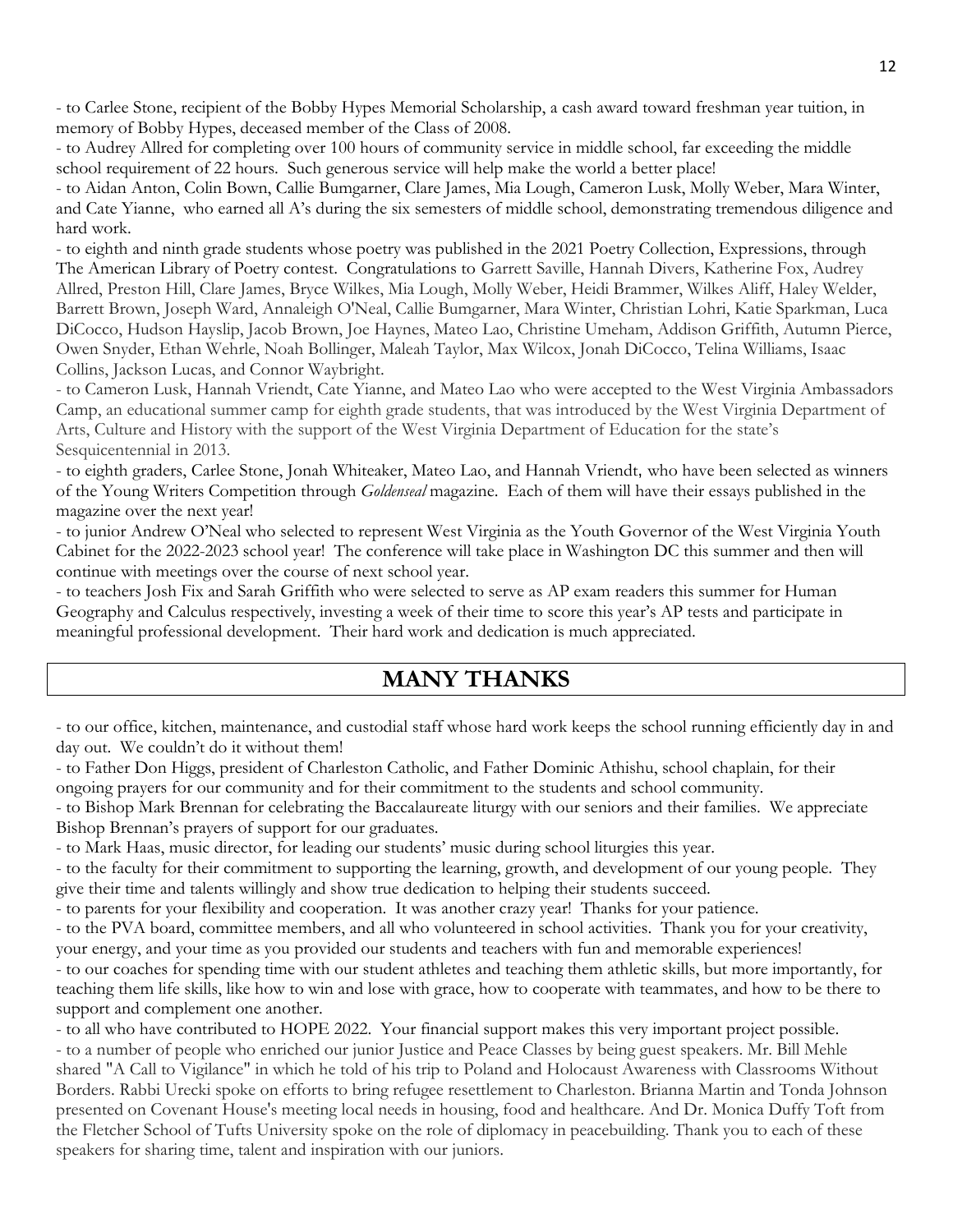- to all who supported the CCHS athletic program this year! We extend a special thank you to our sponsors this season who made live streaming and athletic events successful: General Steak and Seafood; Psychological Consultation; Children's Dentistry; Premier Women's Health; Charleston Pediatric Dentistry; Hewitt & Salvatore; Soho's; Kresta Hill; Erica Lord; Barlow Bonsall Funeral Home, and; MTG Dental.

- to the junior class and parent volunteers who helped to plan, organize, and pull off prom's theme this year, A Night at the Masquerade Ball, which was a memorable and fun experience for the students. Additional thanks to the sophomore class parents who put together a beautiful parent reception before the students arrived for prom.

-to the Class of 2022 for their class gift of funds to honor the memory of maintenance staff member Howard Deems with a memorial bench at the Athletic Facility and to support the future of the school with technology purchases to benefit current and future students. The gift is an example of the generous spirits of the Class of 2022!

- to the 8th grade Moving Up Celebration committee who provided a lovely gathering for the eighth graders and their families after the Moving Up Ceremony. We appreciate the efforts of Megan Harris, Sabrena Gillis, and Katie Paulson for planning the event and to the many volunteers who set up, cleaned up, and provided the delicious homemade baked goods!

- to the many volunteers who were involved with the extensive planning and successful organization to bring together the all-night Project Graduation celebration. We especially thank committee co-chairs Erica Baumgras and Tina Caldwell. The night would not have been possible without the volunteers who stayed at the YMCA overnight: Vivian Basdekis, Jason Bragg, JoAnn Bragg, Harmony Brown, Beth Cinco, Kelly Curry, Alicha Hunt, Dustin Lanning, Angie Lanning, Ken McNeil, Larry Messina, Terry Moran, Moses Persinger, Jeff Reynolds, Jennifer Scalzo, Ben Sullivan, Amy Tawney, Jessica Anton, Ericka Brown, and Cindy Keith. We are so appreciative of the people and businesses who donated money, prizes, or food for the event: Erica Baumgras, Richard Bautista, JoAnn Bragg, Harmony Brown, Brian Caldwell, Tina Caldwell, Gail Carter, Kelly Curry, Michelle Harman, Andrea Hill, Alicha Hunt, Dara Aliff Lao, Mark Muchow, Ryan and Lisa Newell, Asley Orr, Christi Preston, Kim Spurlock Rahin, Annette Reynolds, Jennifer Scalzo, Angie Settle, Stephanie Sullivan, Amy Tawney, Larra Winter, Ericka Brown, Kresta Hill, Charleston Area Medical Center, Chick-fil-A, Qdoba, Jimmy Johns, Honey Baked Ham, Persinger & Persinger LC, Flaherty Sensabaugh Bonasso PLLC, Geraniums Boutique, and Diversified Oil & Gas Company. The committee's hard work made the evening a huge success for the Class of 2022!

- to the Baccalaureate reception chairperson Kerri Linton and the many volunteers who supported her efforts in creating a beautiful evening full of memories for the seniors and their families following the Baccalaureate liturgy. Many thanks to parents who volunteered their time and talents: Jamie Strickler, Ann Bollinger, Mary Blaydes, Mary Collins, Brian and Brandy Messer, Kip Wilcox, Bianca Williams, Stacy Snyder, Mary Emmett, Cynthia Hemphill-Reehling, Megan Harris, Jason Waybright, Trina Smith, Jennifer Wehrle, Joanne Vella, Jessica Anton, Maria Zuniga, Niki Kurten, Melissa Bowen, Carrie Groom, Jennifer Scalzo, Dan and Kristy Lucas, Tiffany Arbaugh, the Harman family, Angie Settle, the Ball family, the Snyder family, and the Giatras family. We also thank businesses that supported the event through donations: Mountain State Medical (Kelli Dumm, M.D. and Rich Kelly) and General Steak and Seafood (Dickinson and Angela Gould).



# Happy summer vacation